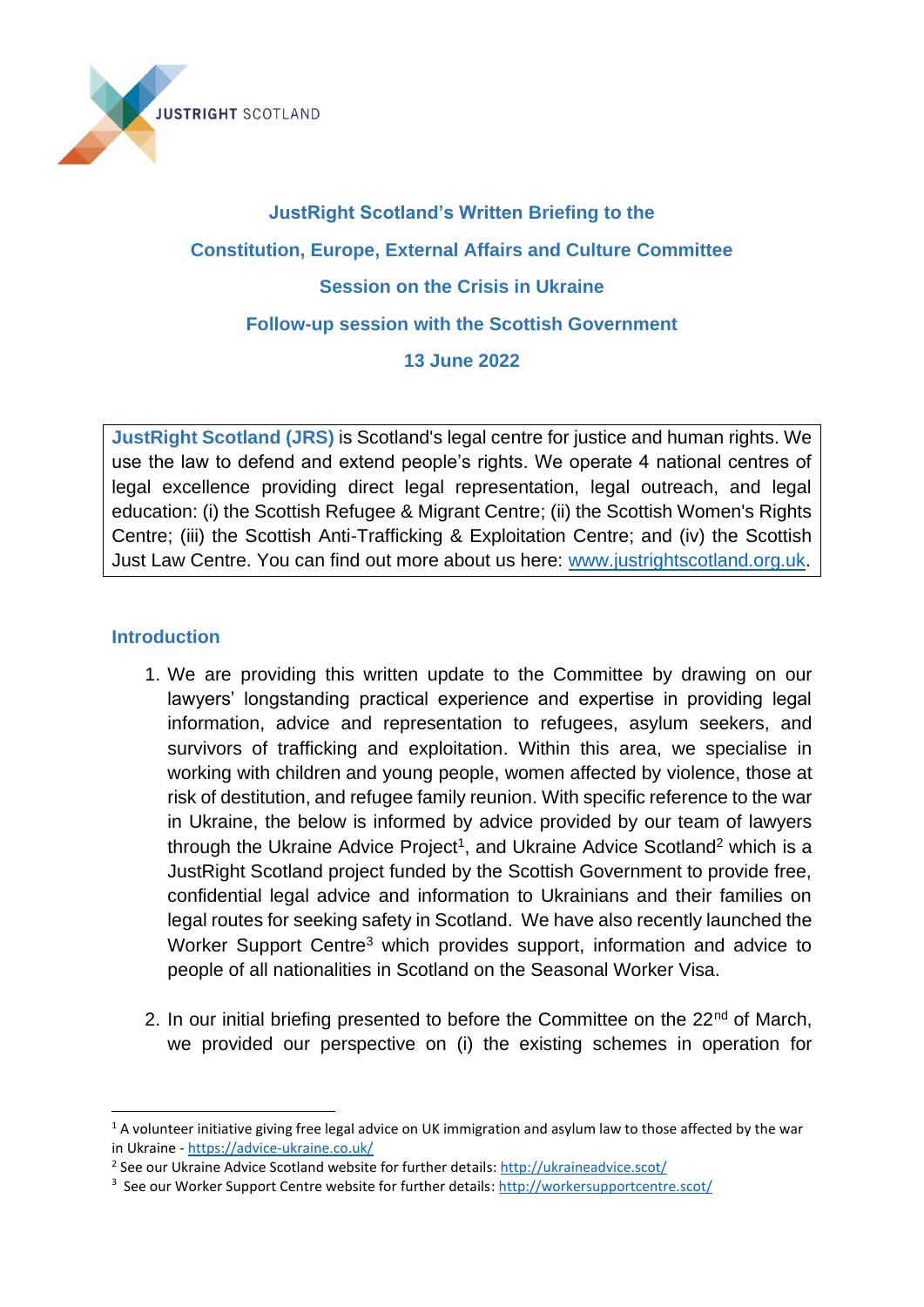Ukrainians; (ii) issues to be borne in mind by local authorities and services in Scotland in responding to the crisis.

3. This briefing draws from the evidence gathered by our caseworking team through delivery of our Ukraine Advice Scotland legal information and advice service, as week as high-profile and strategic cases on which we have and continue to separately advice. In that period, we have received and responded to over 689 individual enquiries in relation to the Ukraine immigration schemes in total.

#### **Ukraine Advice Scotland - Trends**

- 4. Since the last evidence session held by the Committee on the Crisis in Ukraine on the 22nd of March, we have seen a rapid increase, and more recently, a gradual decrease in the number of enquiries received.
- 5. Nonetheless, we continue to receive a steady flow of both emails and calls for legal information and advice – and we do not anticipate this significantly decreasing through the summer, due to continued delays and caseworking errors on the part of the Home Office, as well as some gaps in the reception and coordination of Ukrainians arriving in the UK, and Scotland.
- 6. Since the end of May, there has been **a growing number of individuals enquiring about delays** in their application process. These enquiries often involved some members of the family having received permission to travel whilst others are still awaiting their permission. Whilst most of these enquiries are asking about delays for the first time, there now seems to be a trend emerging of individuals seeking further clarity on delays.
- 7. We are now also seeing permission to travel reaching their expiry dates where some family members have not travelled because they are waiting for issuance of visas for other family members.
- 8. Individuals have been asking about their UKRC numbers. These enquiries tend to be regarding individuals receiving a permission to travel letter/visa but not their 'UKRC' number from the Scottish Government.
- 9. The UKRC is not needed to travel to the UK/Scotland, but individuals have been apprehensive about traveling without their individualised code. In some circumstances, individuals have been told that they are not allowed to travel without a UKRC number even if they have a permission to travel letter. We are unsure who is providing them with this information.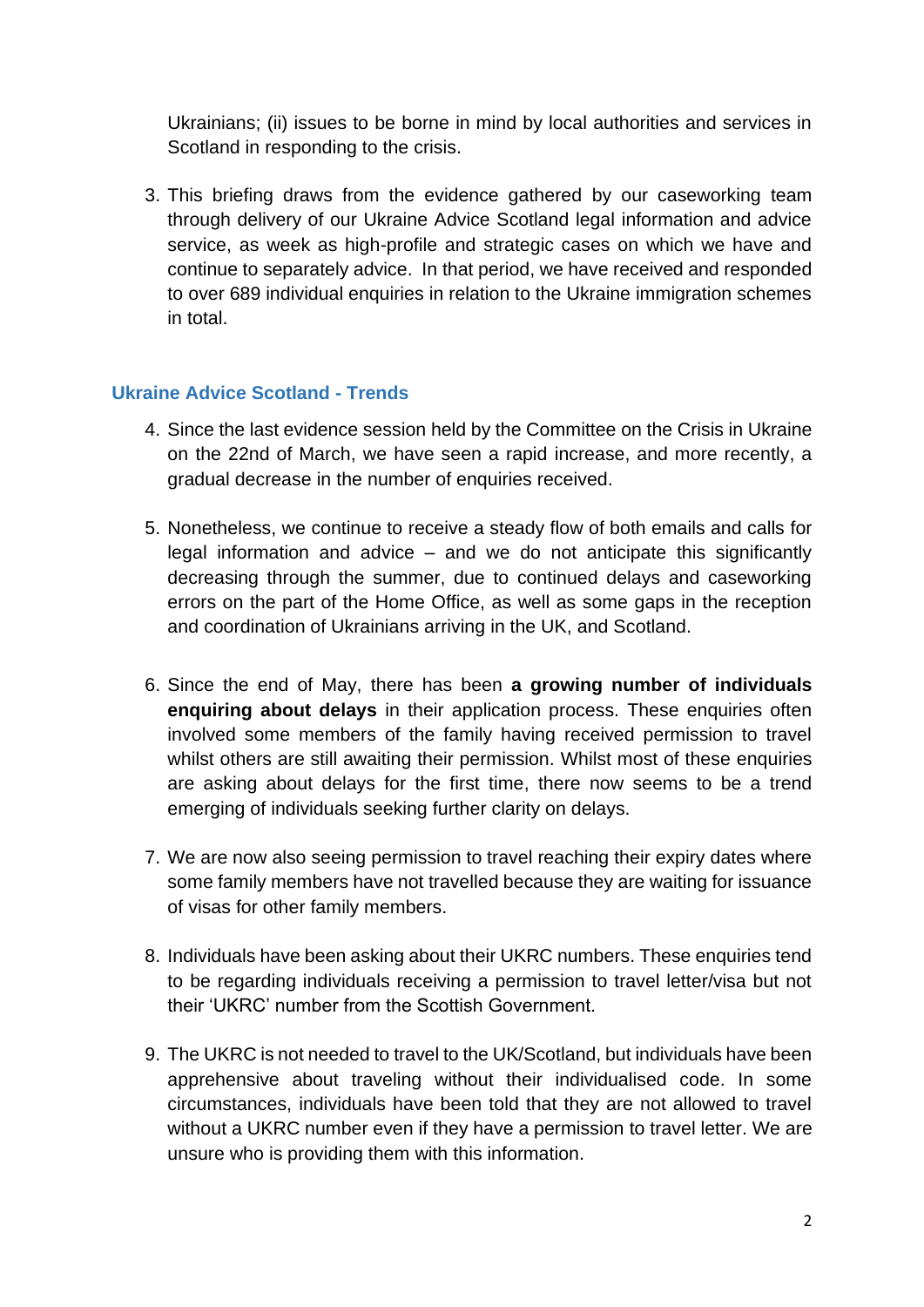- 10. We continue to see **enquiries about switching between sponsors** (either into Scotland from a Homes for Ukraine sponsorship elsewhere or from a Scottish super sponsor visa to relocate elsewhere in the UK). We anticipate we will see increasing requests to switch sponsorship within the UK and recommend it would be worthwhile giving further thought to how this can be coordinated between sponsors, local authorities, and national governments across the UK.
- 11. There has been a growing number of enquiries regarding the possibility of university education when they arrive in Scotland – often regarding picking up their studies from where they had left of due to the war. Many of these enquiries are regarding university fees and funding as well as entry requirements.
- 12. From the first week of June, there seems to be **a growth in enquiries about minors (17 and below)** looking to apply for a visa and travel to the UK either alone or with another guardian (e.g., their grandmother/aunt). See below for further discussion of this issue.
- 13. There has been a definite rise in the number of enquiries from people outside of Ukraine asking about coming to Scotland. In the past week, for example, our team has replied to several enquiries from individuals in India asking to come to Scotland.
- 14. People have been enquiring about whether they can arrive and leave with ease (i.e., to bring over a family member or once a visa has been approved). These are sometimes tied in with unaccompanied children enquiries.
- 15. People have continued to contact us regarding what documents will be valid for a Homes for Ukraine visa (e.g., their international passport has expired, and what documents to use instead).

### **Enquiries on unaccompanied minors**

16. In general, there are three kinds of unaccompanied minor enquiries: A minor who would travel to a UK host that has been found online and to whom the family has no prior relationship. We believe this type of arrangement raises serious safeguarding concerns, and there seems to be a real lack of understanding of what it might mean for an unaccompanied refugee child with only a 3-year visa to come to a new country.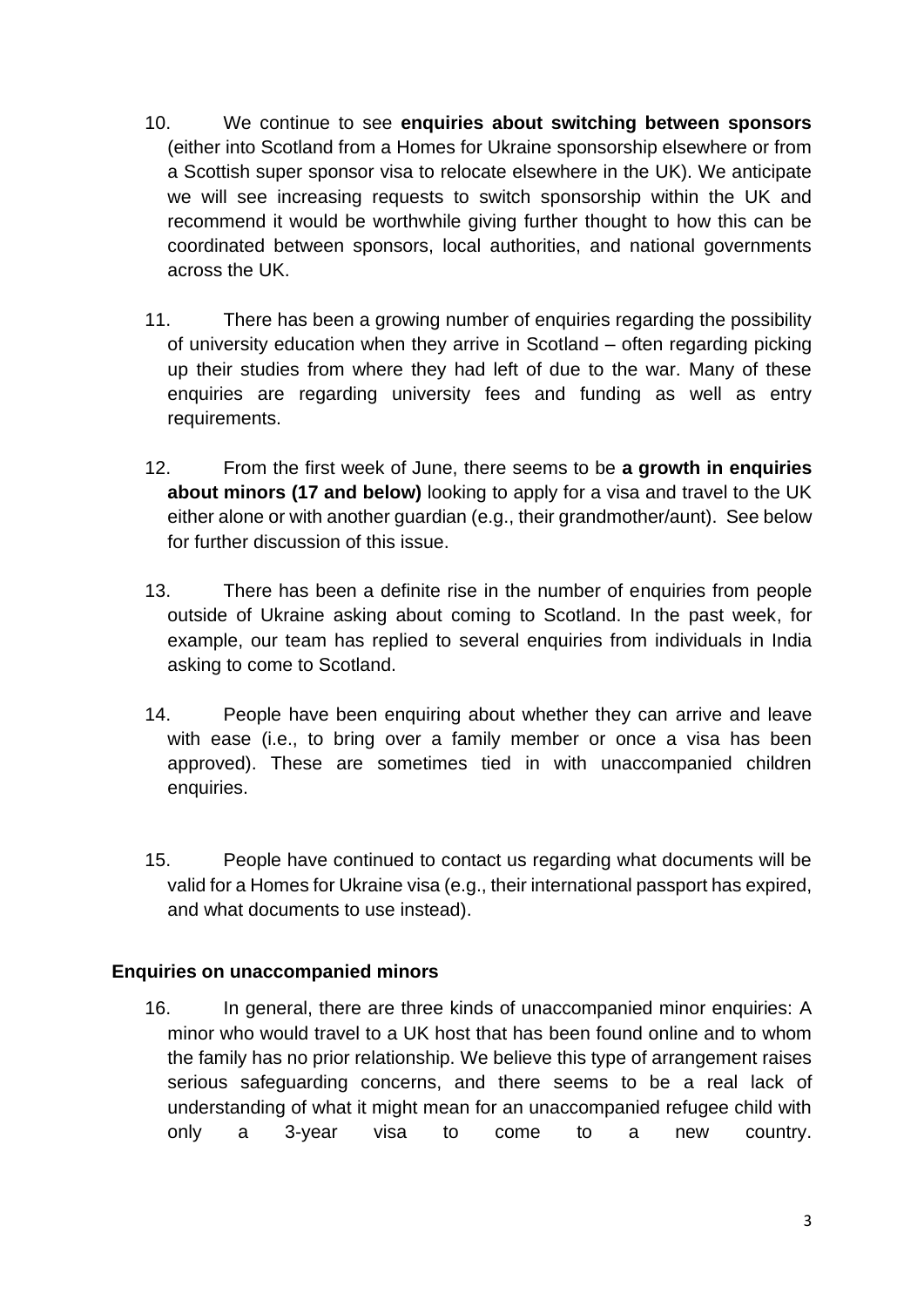17. A minor who would travel to the UK with their parents, but their parents will not be able to remain full time in the UK and will need to travel to-and-from Ukraine (often because they have caring commitments for an elderly relative or another child). We have seen this type of enquiry both in the context of the Scottish Government sponsorship scheme and with individual hosts. It usually involves the parents wanting to pursue a private foster arrangement. In all such cases we have highlighted the need for the local authority to be involved early in the planning process in order to ensure they are able to evaluate and monitor any private fostering plans.

## *Case Study*

*Child X, age 17, called to enquire about an arrangement with a private host. Child X was not far from 18 and was already living independently in the Ukraine, having left home to attend University. The parents of Child X were supportive of the placement, and noted that they would travel with him to make sure he was settled, and a parent would travel to the UK every six weeks thereafter to visit him. They would take him back again if they weren't happy with his situation and the local authority had been involved and supportive. Child X's current living arrangements (in a third country) were very unsuitable and the plan seemed likely to promote his welfare.*

- 18. A minor who would travel to the UK with a relative in a kinship foster arrangement. This is a common situation in Ukraine at the moment where the child is likely already in the care of the family member (perhaps because parents are fighting or supporting the war effort). It is often the child's grandparent or aunt wanting to apply with them. Whilst this arrangement does not seem to create the same degree of safeguarding concerns as children who would be left without a kinship carer – there are still steps that require to be taken by the relevant statutory authorities, and this makes these cases more complex. Having noted that, this needs to be counterbalanced against the real concern that if the child is prohibited from applying, then they may be left behind by their family members without adequate care, possibly in Ukraine but often in a third country.
- 19. Currently, the Homes for Ukraine Scheme prohibits all unaccompanied children applying. Category 2 children are likely to be treated as falling within the rules of the Scheme (because they will be accompanied, even if only on arrival), but category 1 and 3 children face refusal or otherwise very long delays while their cases are escalated for consideration outside the rules. We note there seems to be no reason why category 3 children should not have their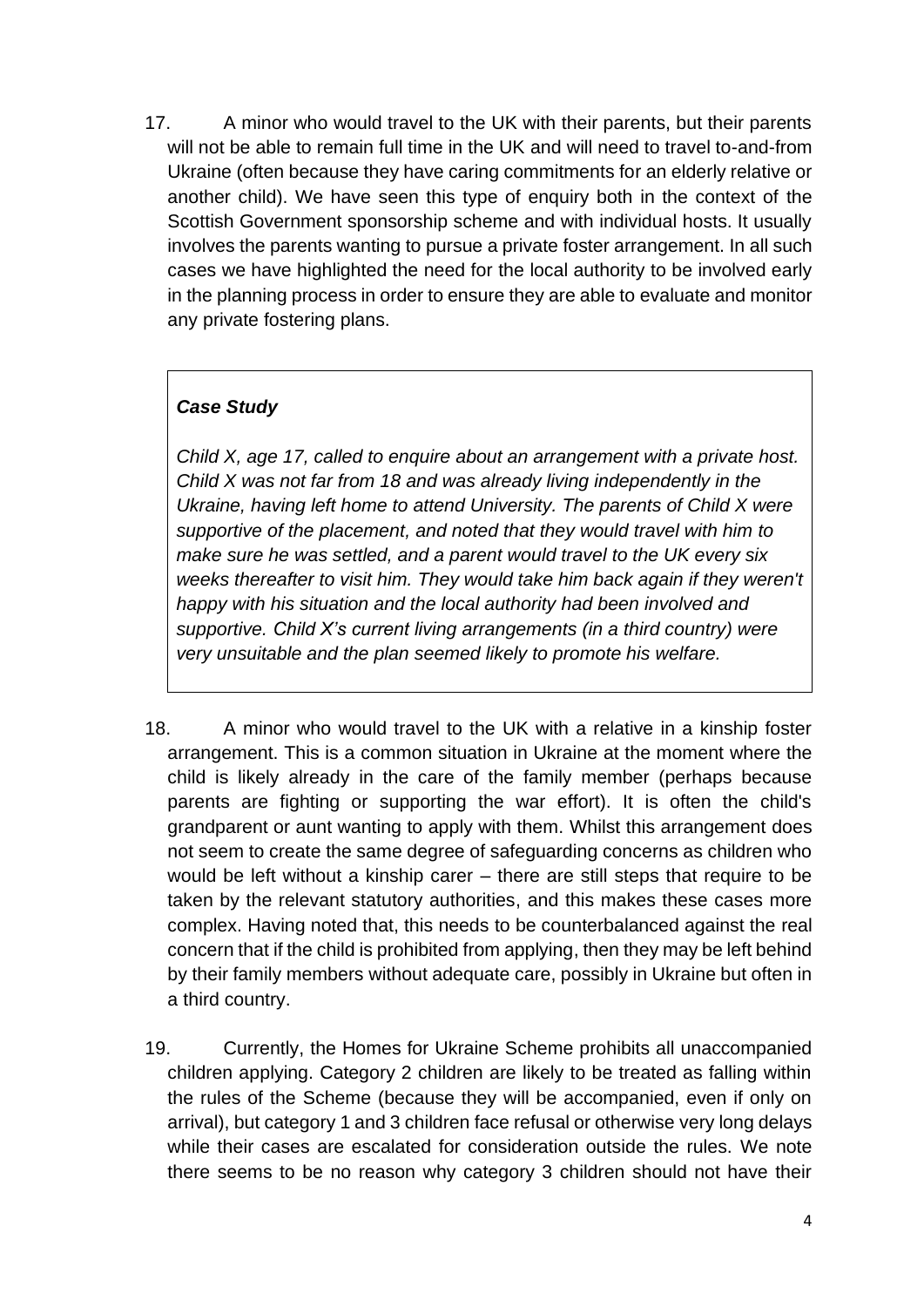visas granted with parental permission, even if this does mean that there will be a greater need for local authority involvement on an ongoing basis, and for welfare checks to be undertaken with particular care.

20. Finally, we note that there is a risk that private, or kinship foster, placements will break down and this risk seems increased if a host believes they are only offering a short term, time-limited home for the child; however in some cases, it may still be better for children in danger to come to safety in the UK as part of a properly managed process.

## **Other Trends**

- 21. There is **a growing number of individuals who have arrived in Scotland, requesting help with their move-on plans**, including applying for benefits and access to education. These steps can be very technical and complex for new arrivals to navigate on their own – and it appears the type and volume of support that arrivals receive can vary depending on whether they are accommodated in Scotland. We suggest that case working/befriending/mentoring could be frontloaded to embed integration at the core of the Scottish Government's Warm Welcome.
- 22. Whilst for many people the hotels on arrival seem to work as a triage site from where they can easily access services, others have highlighted a sense of isolation whilst staying in the hotels, and have said that they are keen to be placed with a host quickly.
- 23. Finally, we are receiving **a growing number of enquiries from individuals concerned about the three-year time limit on the visa**.

### *Case Studies*

*A woman and her severely disabled son have lost everything in Ukraine, and she was very worried she would have nothing to go back to in three years' time. She had been told (we do not know the source at this stage) she would need to switch into another visa route at the end of the three years, but she is her son's carer full time and does not see how she could – and that has caused severe anxiety.* 

*Another enquiry was from a student applying to Scottish universities for a four-year course, asking what her options are as her visa is only for three years.*